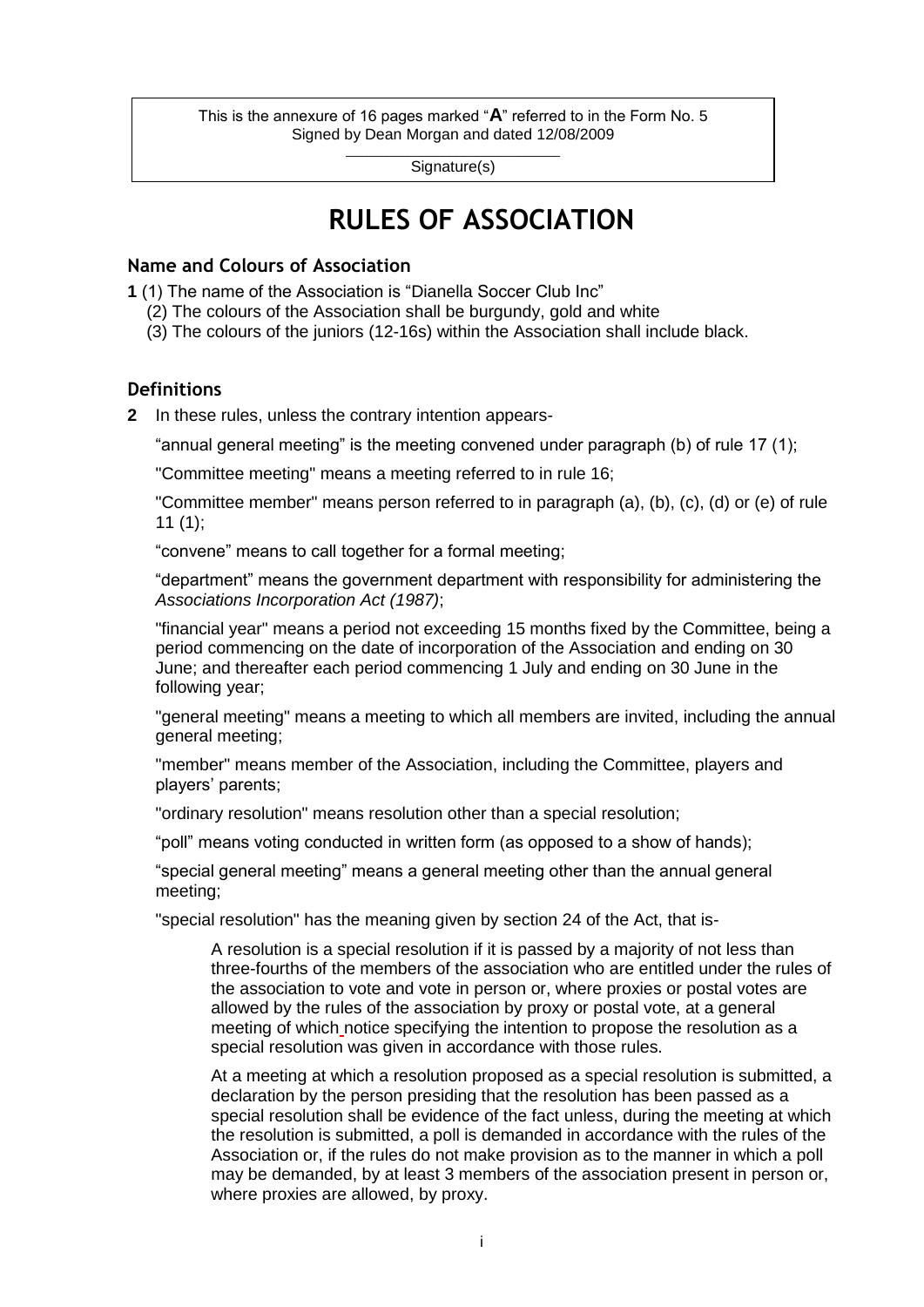If a poll is held, a declaration by the person presiding as to the result of a poll is evidence of the matter so declared.

"the Act" means the *Associations Incorporation Act 1987*;

"the Association" means the Association referred to in rule 1;

"the President (Chairperson)" means-

- (a) in relation to the proceedings at a Committee meeting or general meeting, the person presiding at the Committee meeting or general meeting in accordance with rule 11; or
- (b) otherwise than in relation to the proceedings referred to in paragraph (a), the person referred to in paragraph (a) of rule 11 (1) or, if that person is unable to perform his or her functions, the Vice President (Vice-Chairperson);

"the Commissioner" means the Commissioner for Fair Trading exercising powers under the Act;

"the Committee" means the Committee of Management of the Association referred to in rule 11 (1);

"the Secretary" means the Secretary referred to in paragraph (c) of rule 11 (1);

"the Treasurer" means the Treasurer referred to in paragraph (d) of rule 11 (1);

"the Vice-President (Vice-Chairperson)" means the Vice-President (Vice-Chairperson) referred to in paragraph (b) of rule 11 (1).

## **Objects of Association**

**3** (1) The objects of the Association are to promote, manage, develop and encourage the playing of junior soccer in accordance with the laws of the game as laid down from time to time by Football West.

(2) The property and income of the Association shall be applied solely towards the promotion of the objects of the Association and no part of that property or income may be paid or otherwise distributed, directly or indirectly, to members, except in good faith in the promotion of those objects.

#### **Powers of Association**

**4** The powers conferred on the Association are the same as those conferred by section 13 of the Act, so that subject to the Act and any additions, exclusions or modifications inserted below, the Association-

may do all things necessary or convenient for carrying out its objects and purposes, and in particular, may -

- (a) acquire, hold, deal with, and dispose of any real or personal property;
- (b) open and operate bank accounts;
- (c) invest its money
	- (i) in any security in which trust monies may lawfully be invested; or
	- (ii) in any other manner authorised by the rules of the Association;
- (d) borrow money upon such terms and conditions as the Association thinks fit;
- (e) give such security for the discharge of liabilities incurred by the Association as the Association thinks fit;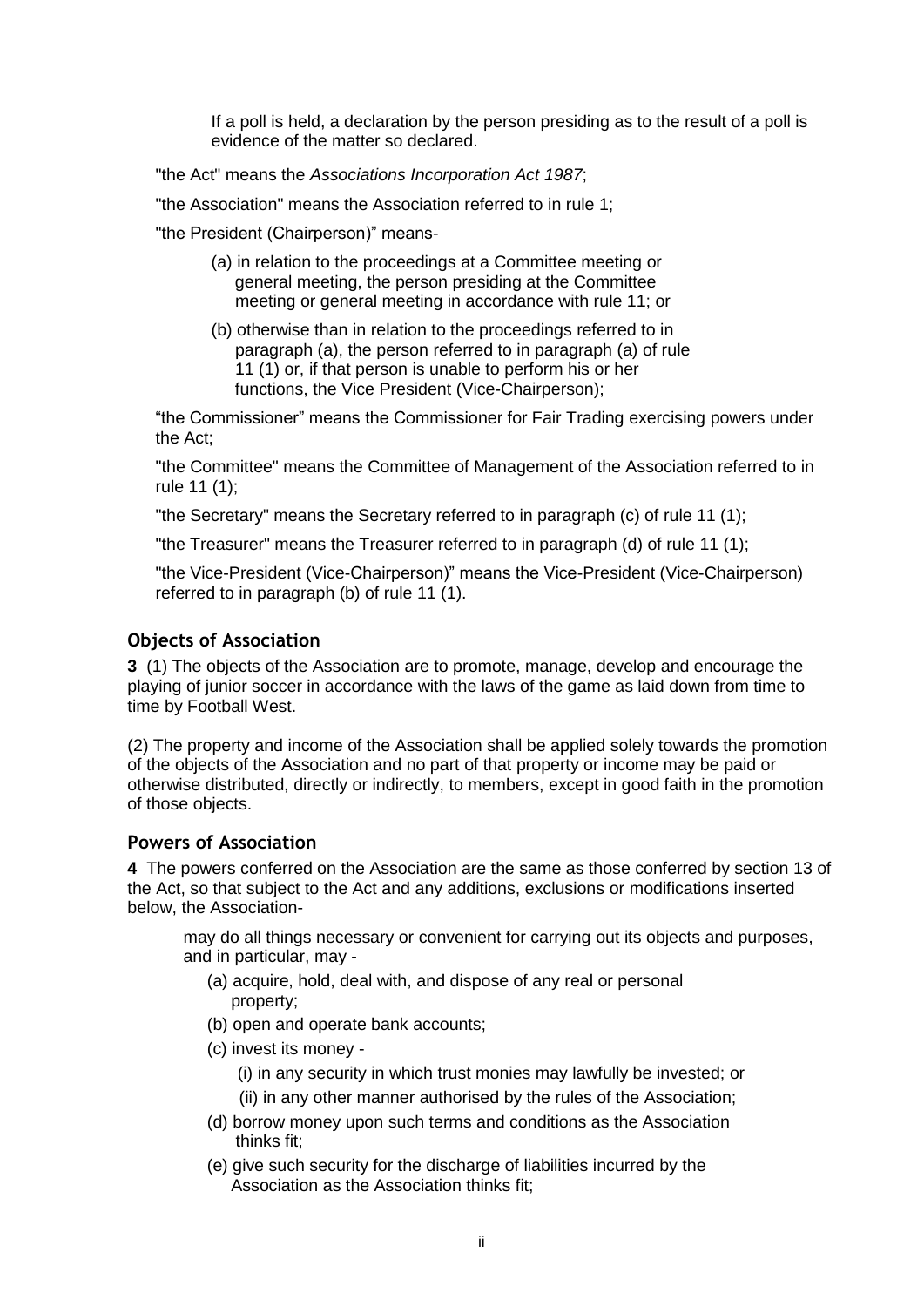- (f) appoint agents to transact any business of the Association on its behalf;
- (g) enter into any other contract it considers necessary or desirable; and
- (h) may act as trustee and accept and hold real and personal property upon trust, but does not have power to do any act or thing as a trustee that, if done otherwise than as a trustee, would contravene this Act or the rules of the Association.

#### **Qualifications for membership of Association**

**5** (1) Qualification for annual membership of the Association is prioritised as follows;

- (a) Members from the previous calendar year
- (b) Siblings of; members from previous calendar year renewing their membership
- (c) Other\*

*\*prioritisation of (c) Other is determined by (i) Player Assessment Policy Small Sided Football (6s-11s) and (ii) New Player Trials and Assessment Policy Junior Football (12s-16s).*

(2) The maximum number of players per team as designated by the Association is;

| U6-U7                            | - 6 Players  |
|----------------------------------|--------------|
| U8-U9                            | - 10 Players |
| U <sub>10</sub> -U <sub>11</sub> | - 12 Players |
| U12-U16                          | - 14 Players |

(3) In the event insufficient applications exist to register a complete team(s) with Football West, as outlined in sub rule (2), applications for membership will be rejected. Rejections will be based on the membership priority as detailed in sub rule (1).

- (4) A person who wishes to become a member must-
	- (a) apply for membership to the Committee in writing by-
		- (i) completing the annual Association registration form
		- (ii) completing the Football West annual registration forms as outlined by Football West in their annual registration process

(b) Members from the previous calendar year and siblings of members from previous year must submit forms, as outlined in sub rule 4(a) and payment of fees as outlined in rule 7(1) and 7(2) to the clubs postal address by the date specified on the annual membership registration letter.

(c) New applications for small sided football membership must submit forms, as outlined in sub rule  $4(a)$  and payment of fees as outlined in rule  $7(1)$  and  $7(2)$  to the clubs postal address or at the Association club rooms on the clubs advertised open registration day. Membership forms are available on the club website. New applications for small sided football membership must conform to the "Player Assessment Policy Small Sided Football (6s-11s)".

(d) New applications for junior football (12s-16s) must conform to the requirements of registration and payment as outlined in the "New Player Trials and Assessment Policy Junior Football (12s-16s).'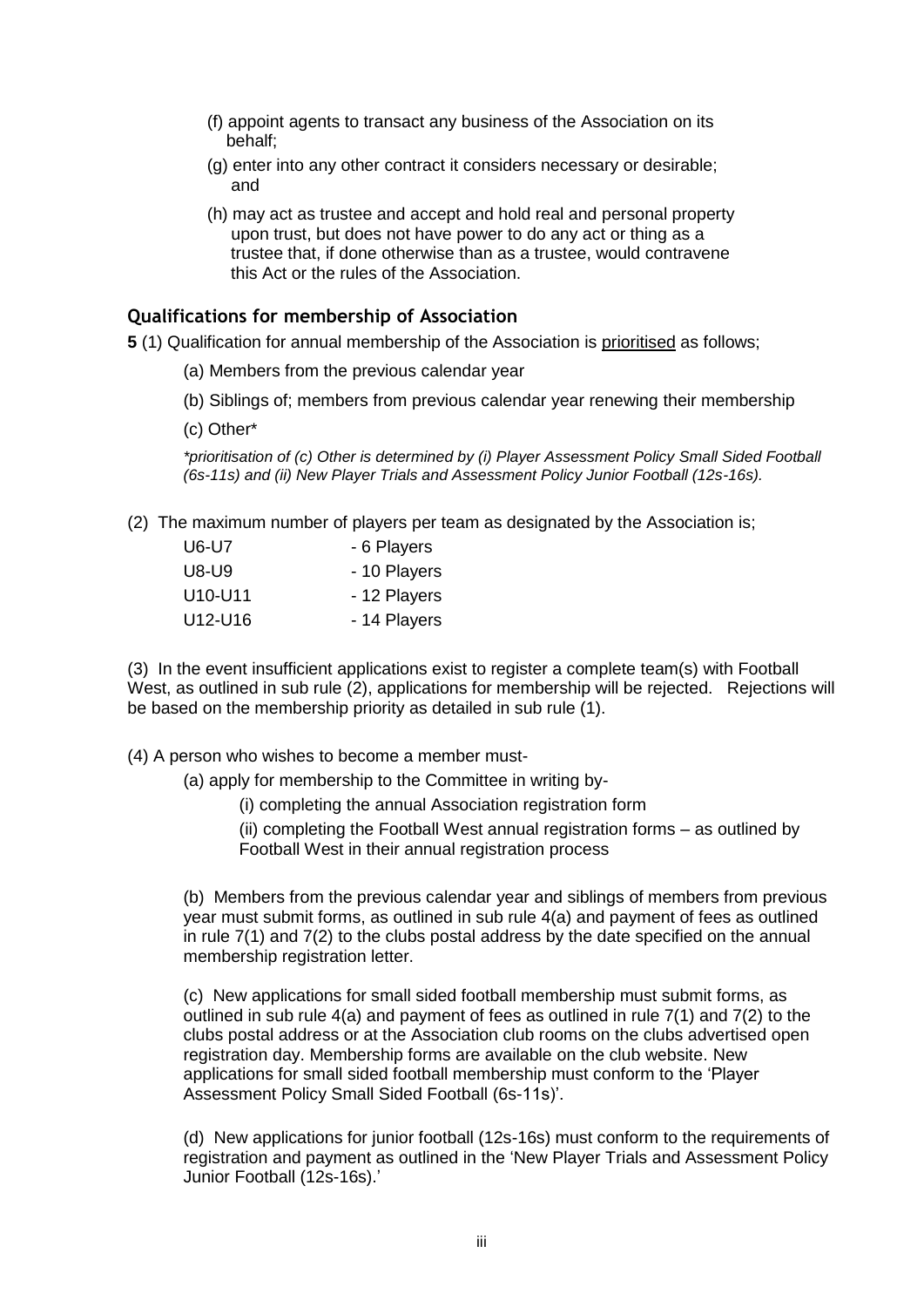(5) An applicant whose application for membership of the Association is rejected under subrule (3) must, if he or she wishes to appeal against that decision, give notice to the Secretary of his or her intention to do so within a period of 14 days from the date he or she is advised of the rejection.

(6) When notice is given under sub-rule (5), the Association in a general meeting no later than the next annual general meeting, must either confirm or set aside the decision of the Committee to reject the application, after having afforded the applicant who gave that notice a reasonable opportunity to be heard by, or to make representations in writing to, the Association in the general meeting.

(7) Members will play according to their age and not their school year. For example a child who is in year one and will be six (6) in the calendar year qualifies for under 6's whereas a child who is in year one and will be seven (7) in the calendar year qualifies for under 7"s. Members wanting to play in an older age group must do so in accordance with Football West rules for playing above their designated age group and must have the approval of the committee

(8) Subsequent to sub rule (7) and (9), in the event the number of requests to play in an age group exceed the maximum number of players (or multiples thereof) as outlined in sub rule (2), players playing in an older age group will be returned to their correct age until the maximum number of players is achieved. If more than one player is playing in an older age group the decision to return a player to their correct age group before another shall be at the discretion of the committee.

(9) A player that has qualified for Association membership under sub rule 5(1)(a) shall not be returned to their correct age group as outlined in sub rule (8) if within the stated age group members have qualified for Association membership under sub rule 5(1) (b) or (c) in the current year. Members who have qualified under 5(1) (b) or (c) will have their request rejected and be allocated to another team/age group or have their membership rejected if reallocation cannot occur.

(10) Members who do not renew from the previous calendar year and return to the Association in future years will be treated as new members under membership qualification sub rule 5(1) (b) or (c).

# **Register of members of Association**

**6** (1) The Secretary, on behalf of the Association, must comply with section 27 of the Act by keeping and maintaining-

in an up to date condition a register of the members of the Association and their postal or residential addresses and, upon the request of a member of the Association, shall make the register available for the inspection of the member and the member may make a copy of or take an extract from the register but shall have no right to remove the register for that purpose.

(2) The register must be so kept and maintained at the Secretary"s place of residence or at such other place as the members at a general meeting decide.

(3) The Secretary must cause the name of a person who dies or who ceases to be a member under rule 8 to be deleted from the register of members referred to in sub-rule (1).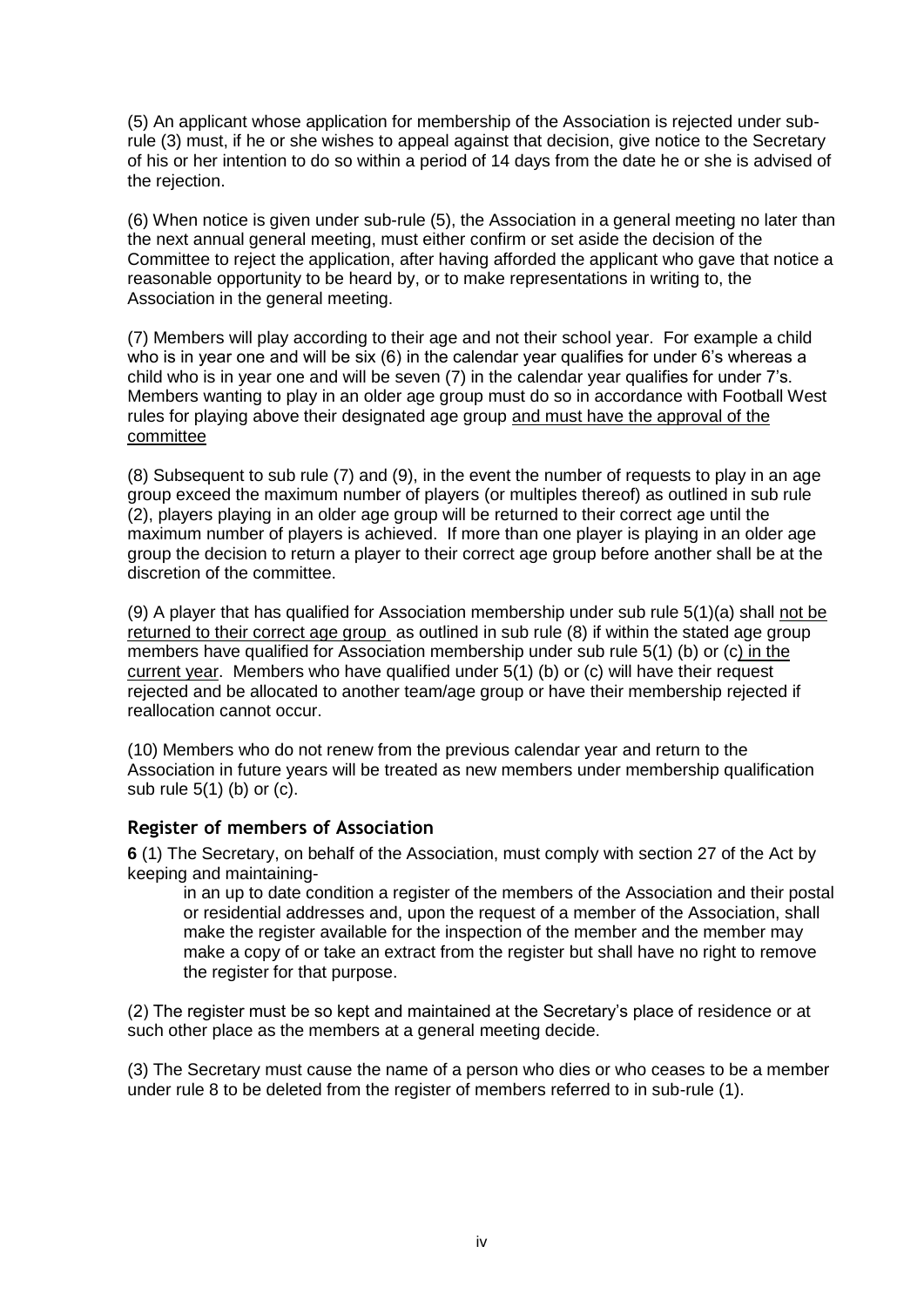## **Subscriptions of members of Association**

**7** (1) The Committee may, once notification has been received from Football West of the annual insurance levy, determine the annual total Association subscription at the first committee meeting of the calendar year. The total association subscription will be inclusive of the Football West insurance levy.

(2) A \$10.00 family discount will be offered to each other sibling registered after the first.

(3) Each member must pay to the Treasurer, annually on the designated registration day as outlined in rule 5(5)(b) or such other date as the Committee from time to time determines, the amount of the subscription determined under sub-rule (1) and (2).

(4) Subject to sub-rule (5), a member whose subscription is not paid before commencement of the first training session ceases on the expiry of that day to be a member, unless the Committee decides otherwise.

(5) A person exercises all the rights and obligations of a member for the purposes of these rules if his or her subscription is paid on or before the relevant date fixed by or under sub-rule (3), or such other time as the Committee allows.

# **Termination of membership of the Association**

**8** Membership of the Association may be terminated upon-

(a) receipt by the Secretary or another Committee member of a notice in writing from a member of his or her resignation from the Association. Such person remains liable to pay to the Association the amount of any subscription due and payable by that person to the Association but unpaid at the date of termination; or

(b) non-payment by a member of his or her subscription before commencement of the first training ceases on the expiry of that day to be a member, unless the Committee decides otherwise, unless the Committee decides otherwise in accordance with rule 7  $(4)$ ;

or

(c) expulsion of a member in accordance with rule 9.

#### **Suspension or expulsion of members of Association**

**9** (1) If the Committee considers that a member should be suspended or expelled from membership of the Association because his or her conduct is detrimental to the interests of the Association, the Committee must communicate, either orally or in writing, to the member-

- (a) notice of the proposed suspension or expulsion and of the time, date and place of the Committee meeting at which the question of that suspension or expulsion will be decided; and
- (b) particulars of that conduct,

not less than 30 days before the date of the Committee meeting referred to in paragraph (a).

(2) At the Committee meeting referred to in a notice communicated under sub-rule (1), the Committee may, having afforded the member concerned a reasonable opportunity to be heard by, or to make representations in writing to, the Committee, suspend or expel or decline to suspend or expel that member from membership of the Association and must, forthwith after deciding whether or not to suspend or expel that member, communicate that decision in writing to that member.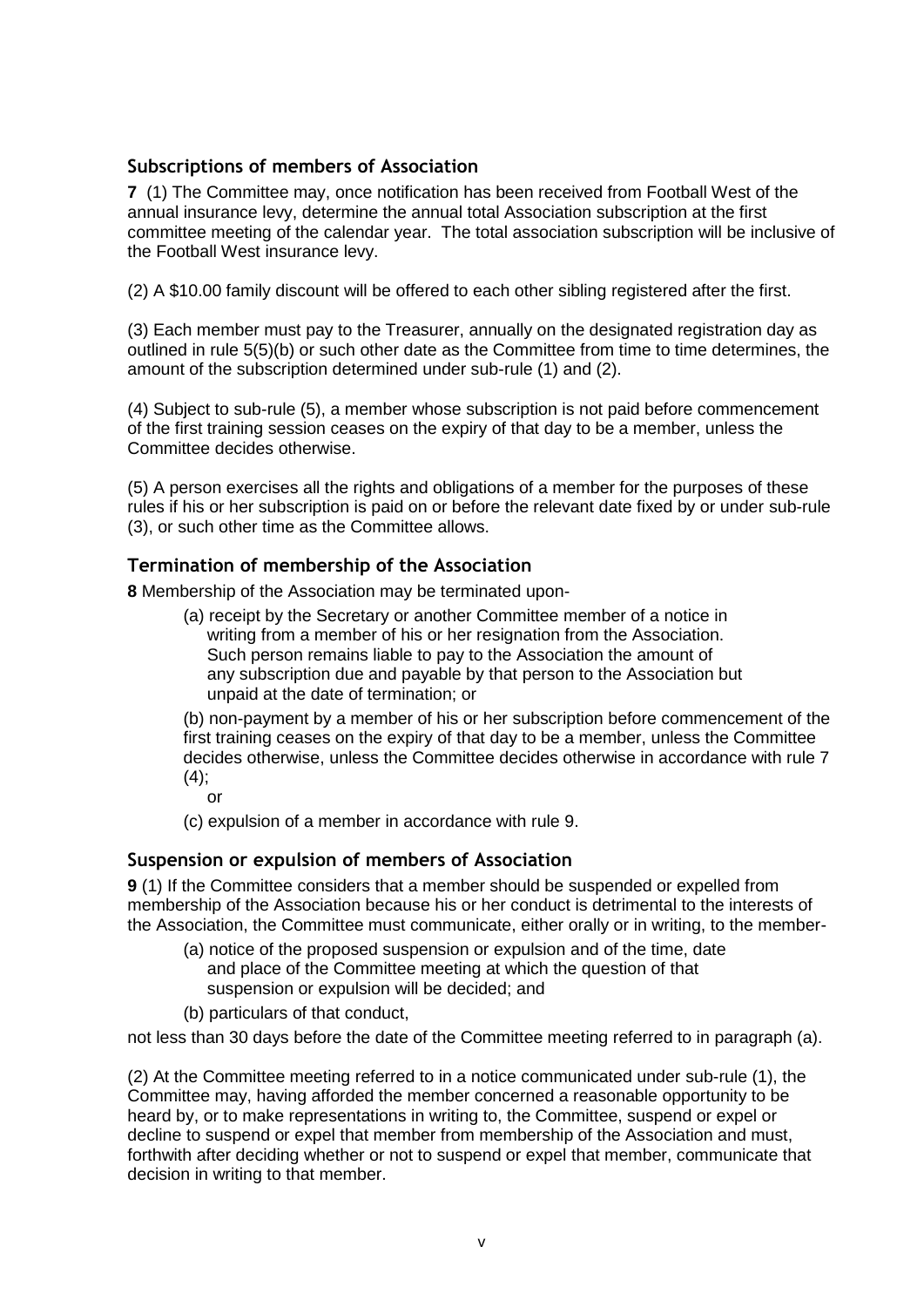(3) Subject to sub-rule (5), a member has his or her membership suspended or ceases to be a member 14 days after the day on which the decision to suspend or expel a member is communicated to him or her under sub-rule (2).

(4) A member who is suspended or expelled under sub-rule (2) must, if he or she wishes to appeal against that suspension or expulsion, give notice to the Secretary of his or her intention to do so within the period of 14 days referred to in sub-rule (3).

(5) When notice is given under sub-rule (4)-

- (a) the Association in a general meeting, must either confirm or set aside the decision of the Committee to suspend or expel the member, after having afforded the member who gave that notice a reasonable opportunity to be heard by, or to make representations in writing to, the Association in the general meeting; and
- (b) the member who gave that notice is not suspended or does not cease to be a member unless and until the decision of the Committee to suspend or expel him or her is confirmed under this sub-rule.

## **General guidelines of the Association**

**10** (1) All teams are to appoint a Team Manager. The Team Manager will be responsible for team rosters e.g. refereeing, oranges, match reports and is the team point of contact for the Committee. When volunteers are required for social functions, fundraising events, pitch marking, or any other function the Team Manager must provide the Committee with relevant details of the volunteer. Team Managers must attend the Team Managers/Coaches meetings as outlined in sub rule (9).

(2) During the season an Association newsletter will be published weekly and distributed on the designated training night (as outline in sub rule (10)) to the eldest member in each family. The newsletter will include;

- Current news
- Venue and details for following weeks matches
- Match reports for previous weeks matches
- Committee general meeting dates
- Special meeting dates
- Team Manager and Coaches meeting dates
- Contact details for the Committee.

It is the Team Managers responsibility to ensure a match report is submitted weekly for their team.

(3) Each team will be responsible for marking the pitches once per season should the Committee request.

(4) Incomplete or incorrect match cards are the responsibility of each team. Any fines from Football West will be passed on to the relevant team for payment.

(5) At the end of season an AGM will be held whereby the outgoing Committee will present details of the clubs activities during the year. Prior to the AGM nominations for the vacating Committee positions will be called for, with the view of appointing a new Committee at the AGM

(6) All players receive a participation trophy at the end of season. A fairest and best award will also be presented to U10-U16 teams. These awards are not presented to U6-U9"s.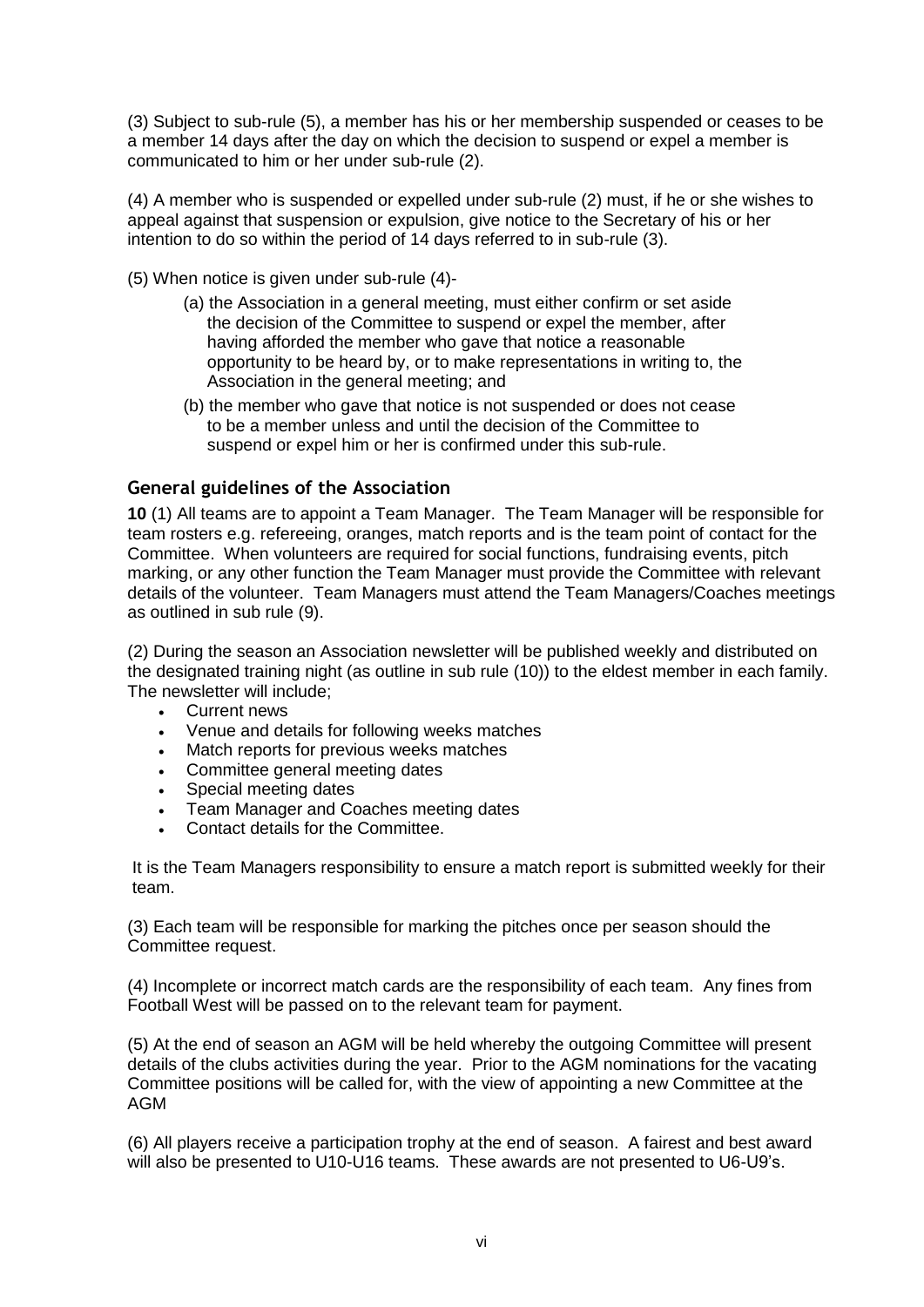(7) A volunteer is required from each team to form a sub committee with the social events coordinator to help organise the end of season trophy presentation.

(8) Issues during the season are to be brought to the Committee"s attention through the Team Manager. All issues will be handled sensitively and confidentially.

(9) The Committee, Team Managers and Coaches must meet for the dispatch of business bimonthly, not less than 3 times in each year and on the second Tuesday of the month.

(10) The designated training nights of the Association are to be determined at the first Committee meeting of each calendar year with consideration to local council sports ground allocations and allotted time allocations.

#### **Committee of Management**

**11** (1) Subject to sub-rule (9), the affairs of the Association will be managed exclusively by a Committee of Management consisting of-

- (a) a President (Chairperson);
- (b) a Vice President (Vice-Chairperson);
- (c) a Secretary;
- (d) a Treasurer; and
- (e) not less than six (6) other persons,

all of whom must be members of the Association.

(2) Committee members must be elected to membership of the Committee at an annual general meeting or appointed under sub-rule (8).

(3) Subject to sub-rule (8), a Committee member"s term will be from his or her election at an annual general meeting until the election referred to in sub-rule (2) at the next annual general meeting after his or her election, but he or she is eligible for re-election to membership of the Committee.

(4) Except for nominees under sub-rule (7), a person is not eligible for election to membership of the Committee unless a member has nominated him or her for election by delivering notice in writing of that nomination, signed by-

- (a) the nominator; and
- (b) the nominee to signify his or her willingness to stand for election,

to the Secretary not less than 7 days before the day on which the annual general meeting concerned is to be held.

(5) A person who is eligible for election or re-election under this rule may -

- (a) propose or second himself or herself for election or re-election; and
- (b) vote for himself or herself.

(6) If the number of persons nominated in accordance with sub-rule (4) for election to membership of the Committee does not exceed the number of vacancies in that membership to be filled-

- (a) the Secretary must report accordingly to; and
- (b) the President (Chairperson) must declare those persons to be duly elected as members of the Committee at,

the annual general meeting concerned.

(7) If vacancies remain on the Committee after the declaration under sub-rule (6), additional nominations of Committee members may be accepted from the floor of the annual general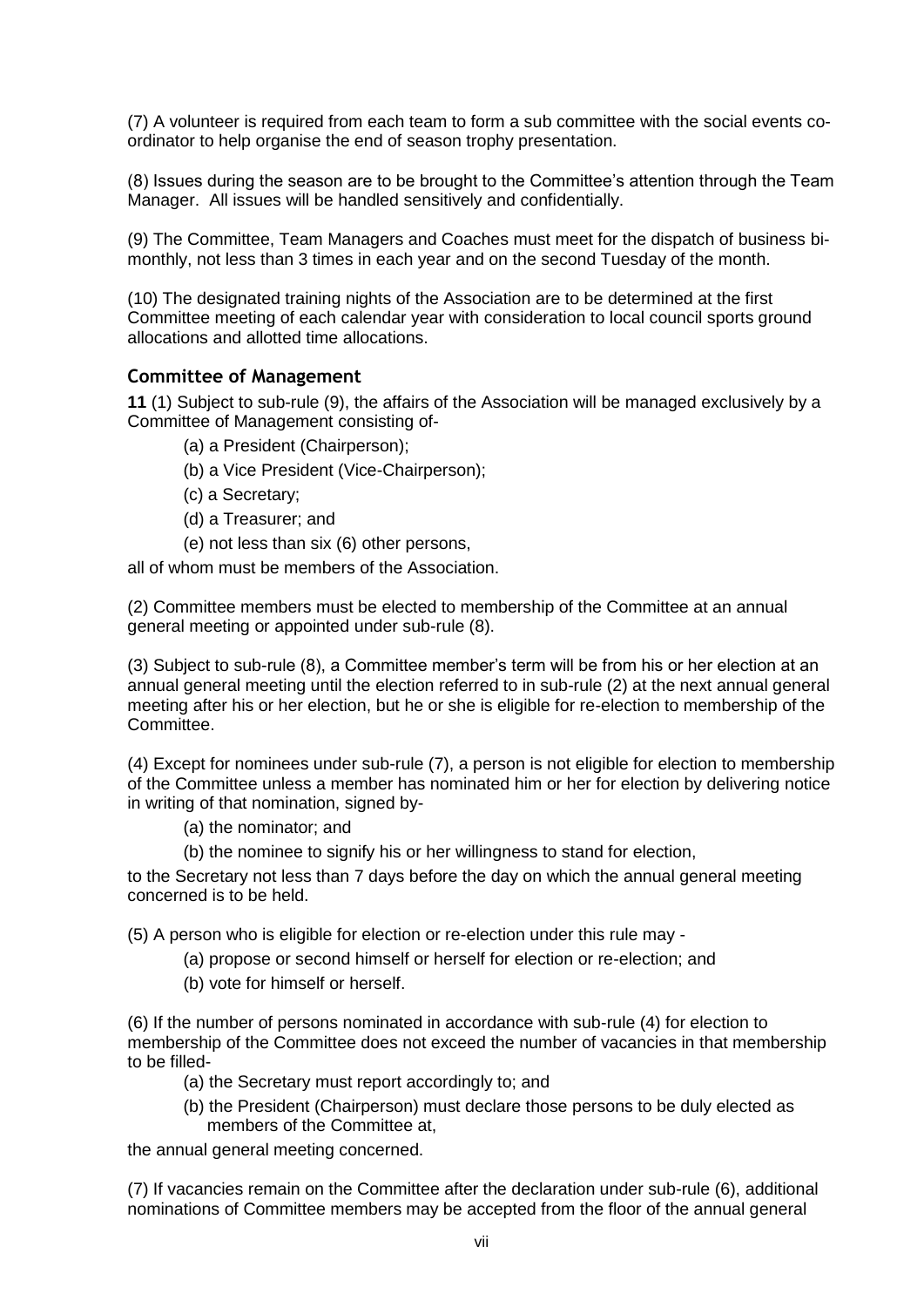meeting. If such nominations from the floor do not exceed the number of vacancies the President (Chairperson) must declare those persons to be duly elected as members of Committee. Where the number of nominations from the floor exceeds the remaining number of vacancies on the Committee, elections for those positions must be conducted.

(8) If a vacancy remains on the Committee after the application of sub-rule (7), or when a casual vacancy within the meaning of rule 15 occurs in the membership of the Committee-

(a) the Committee may appoint a member to fill that vacancy; and

(b) a member appointed under this sub-rule will -

(i) hold office until the election referred to in sub-rule (2); and

(ii) be eligible for election to membership of the Committee,

at the next following annual general meeting.

(9) The Committee may delegate, in writing, to one to more sub-committees (consisting of such member or members of the association as the Committee thinks fit) the exercise of such functions of the Committee as are specified in the delegation other than-

- (a) the power of delegation; and
- (b) a function which is a duty imposed on the Committee by the Act or any other law.

(10) Any delegation under sub-rule (9) may be subject to such conditions and limitations as to the exercise of that function or as to time and circumstances as are specified in the written delegation and the Committee may continue to exercise any function delegated.

(11) The Committee may, in writing, revoke wholly or in part any delegation under sub-rule (9).

(12) Volunteer Committee members will be entitled to a discount of Association subscription fee of 100%. This discount excludes the Football West Levy which all members are required to pay.

# **President (Chairperson) and Vice – President (Vice-Chairperson)**

**12** (1) Subject to this rule, the President (Chairperson) must preside at all general meetings and Committee meetings.

(2) In the event of the absence from a general meeting of-

- (a) the President (Chairperson), the Vice-President (Vice-Chairperson); or
- (b) both the President (Chairperson) and the Vice-President (Vice-Chairperson), a member elected by

the other members present at the general meeting,

must preside at the general meeting.

(3) In the event of the absence from a Committee meeting of-

(a) the President (Chairperson), the Vice-President (Vice-Chairperson); or

(b) both the President (Chairperson) and the Vice-President (Vice-Chairperson), a Committee member

 elected by the other Committee members present at the Committee meeting,

must preside at the Committee meeting.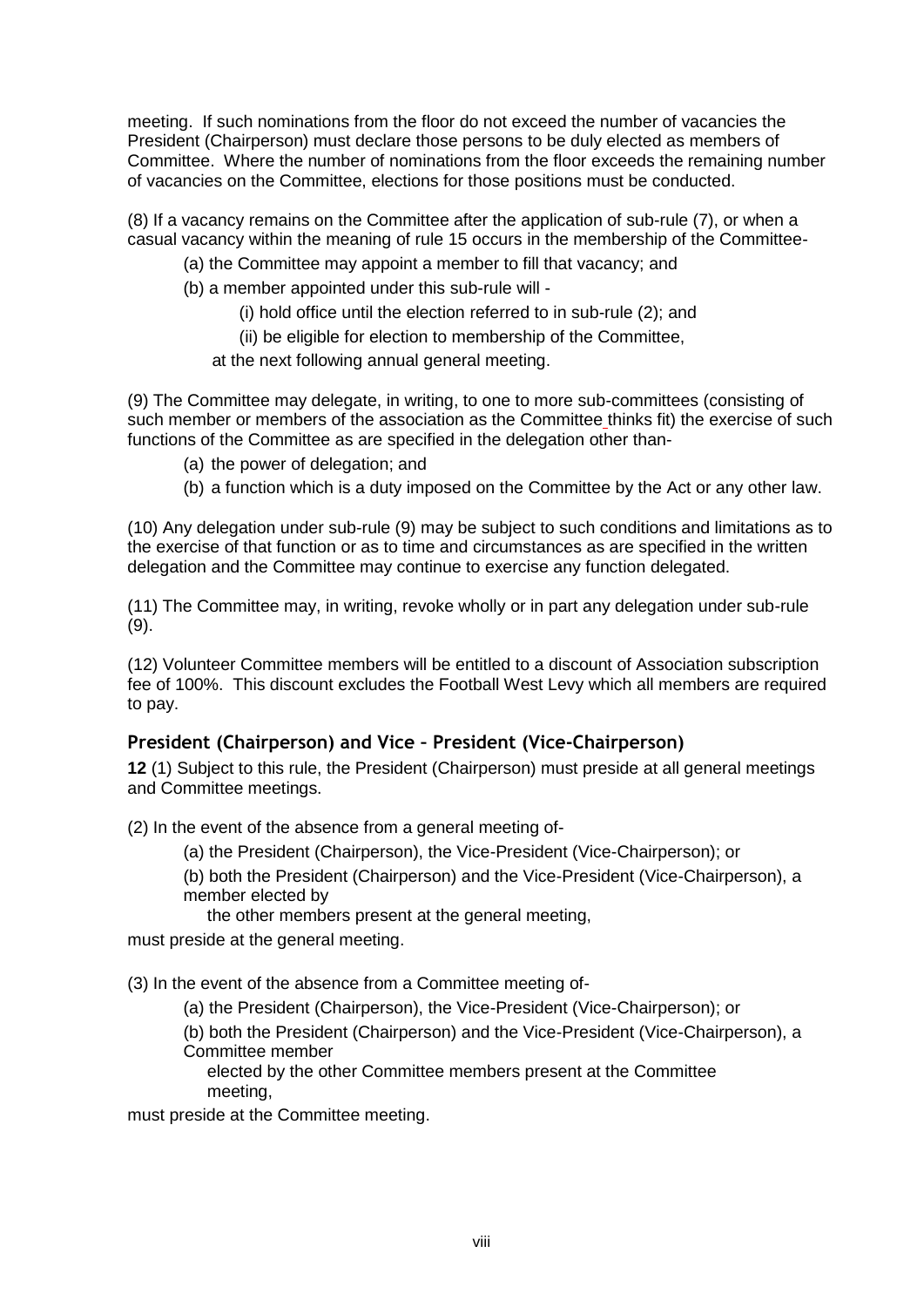# **Secretary**

**13** The Secretary must-

- (a) co-ordinate the correspondence of the Association;
- (b) keep full and correct minutes of the proceedings of the Committee and of the Association;
- (c) comply on behalf of the Association with-

(i) section 27 of the Act with respect to the register of members of the Association, as referred to in rule 6;

(ii) section 28 of the Act by keeping and maintaining in an up to date condition the rules of the Association and, upon the request of a member of the Association, must make available those rules for the inspection of the member and the member may make a copy of or take an extract from the rules but will have no right to remove the rules for that purpose; and

(iii) section 29 of the Act by maintaining a record of -

(A) the names and residential or postal addresses of the persons who hold the offices of the Association provided for by these rules, including all offices held by the persons who constitute the Committee and persons who are authorised to use the common seal of the Association under rule 22; and

(B) the names and residential or postal addresses of any persons who are appointed or act as trustees on behalf of the Association,

and the Secretary must, upon the request of a member of the Association, make available the record for the inspection of the member and the member may make a copy of or take an extract from the record but will have no right to remove the record for that purpose;

- (d) unless the members resolve otherwise at a general meeting, have custody of all books, documents, records and registers of the Association, including those referred to in paragraph (c) but other than those required by rule 14 to be kept and maintained by, or in the custody of, the Treasurer; and
- (e) perform such other duties as are imposed by these rules on the Secretary.

# **Treasurer**

- **14** The Treasurer must-
	- (a) be responsible for the receipt of all moneys paid to or received by, or by him or her on behalf of, the Association and must issue receipts for those moneys in the name of the Association;
	- (b) pay all moneys referred to in paragraph (a) into such account or accounts of the Association as the Committee may from time to time direct;
	- (c) make payments from the funds of the Association with the authority of a general meeting or of the Committee and in so doing ensure that all cheques are signed by himself or herself and at least one other authorised Committee member, or by any two others as are authorised by the Committee;
	- (d) comply on behalf of the Association with sections 25 and 26 of the Act with respect to the accounting records of the Association by-

(i) keeping such accounting records as correctly record and explain the financial transactions and financial position of the Association;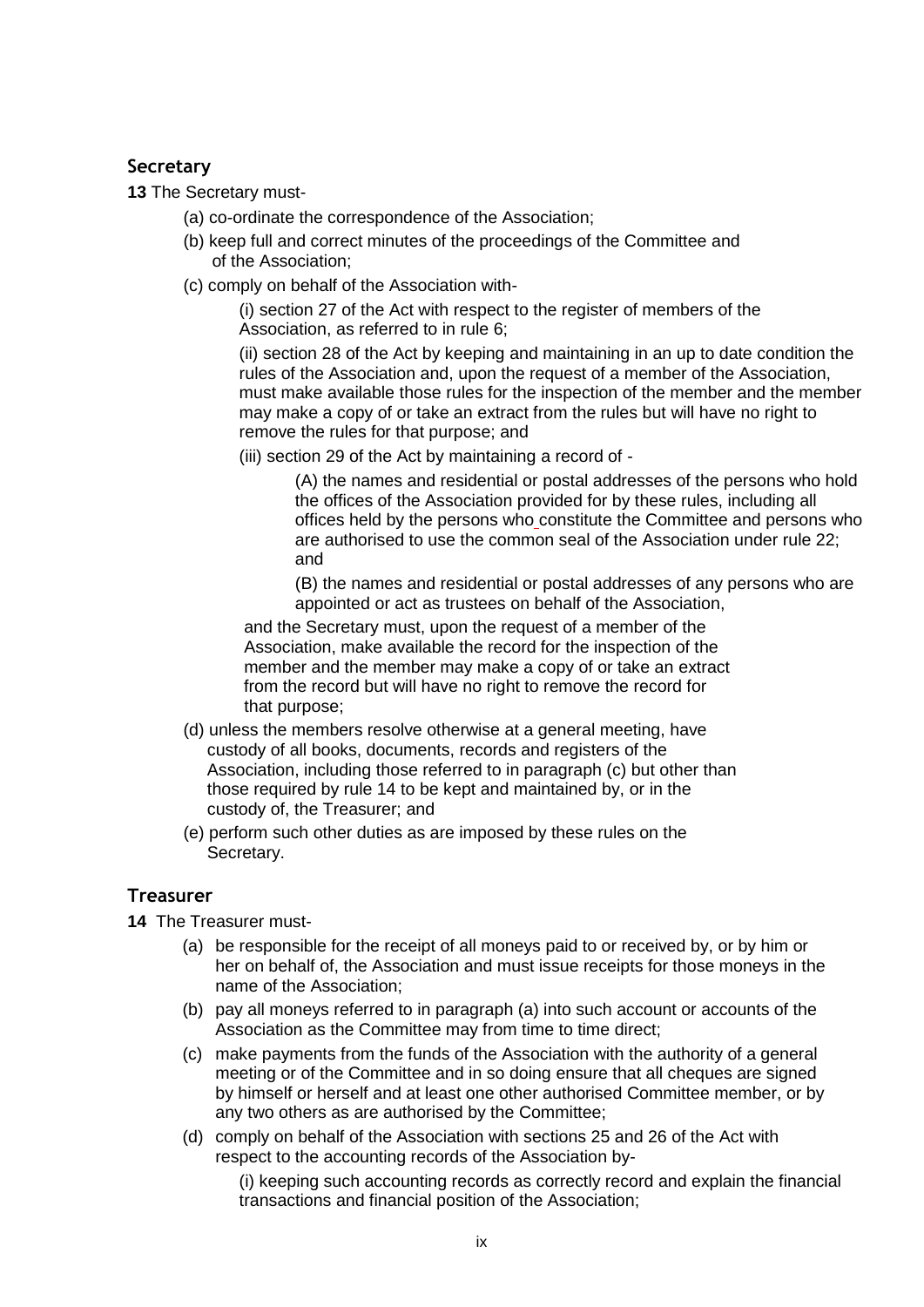(ii) keeping its accounting records in such manner as will enable true and fair accounts of the Association to be prepared from time to time;

(iii) keeping its accounting records in such manner as will enable true and fair accounts of the Association to be conveniently and properly audited; and

(iv) submitting to members at each annual general meeting of the Association accounts of the Association showing the financial position of the Association at the end of the immediately preceding financial year.

- (e) whenever directed to do so by the President (Chairperson), submit to the Committee a report, balance sheet or financial statement in accordance with that direction;
- (f) unless the members resolve otherwise at a general meeting, have custody of all securities, books and documents of a financial nature and accounting records of the Association, including those referred to in paragraphs (d) and (e); and
- (g) perform such other duties as are imposed by these rules on the Treasurer.

#### **Casual vacancies in membership of Committee**

**15** A casual vacancy occurs in the office of a Committee member and that office becomes vacant if the Committee member-

- (a) dies;
- (b) resigns by notice in writing delivered to the President (Chairperson) or, if the Committee member is the President (Chairperson), to the Vice-President (Vice-Chairperson) and

that resignation is accepted by resolution of the Committee;

- (c) is convicted of an offence under the Act;
- (d) is permanently incapacitated by mental or physical ill-health;
- (e) is absent from more than-

(i) 3 consecutive Committee meetings; or

(ii) 3 Committee meetings in the same financial year without tendering an apology to the person presiding at each of those Committee meetings;

 of which meetings the member received notice, and the Committee has resolved to declare the office vacant;

- (f) ceases to be a member of the Association; or
- (g) is the subject of a resolution passed by a general meeting of members terminating his or her appointment as a Committee member.

#### **Proceedings of Committee**

**16** (1) The Committee must meet together for the dispatch of business not less than 7 times in each year on the first Tuesday of each month and the President (Chairperson), or at least half the members of the Committee, may at any time convene a meeting of the Committee.

(2) Each Committee member has a deliberative vote.

(3) A question arising at a Committee meeting must be decided by a majority of votes, but, if there no majority, the person presiding at the Committee meeting will have a casting vote in addition to his or her deliberative vote.

(4) At a Committee meeting 4 Committee members constitute a quorum.

(5) Subject to these rules, the procedure and order of business to be followed at a Committee meeting must be determined by the Committee members present at the Committee meeting.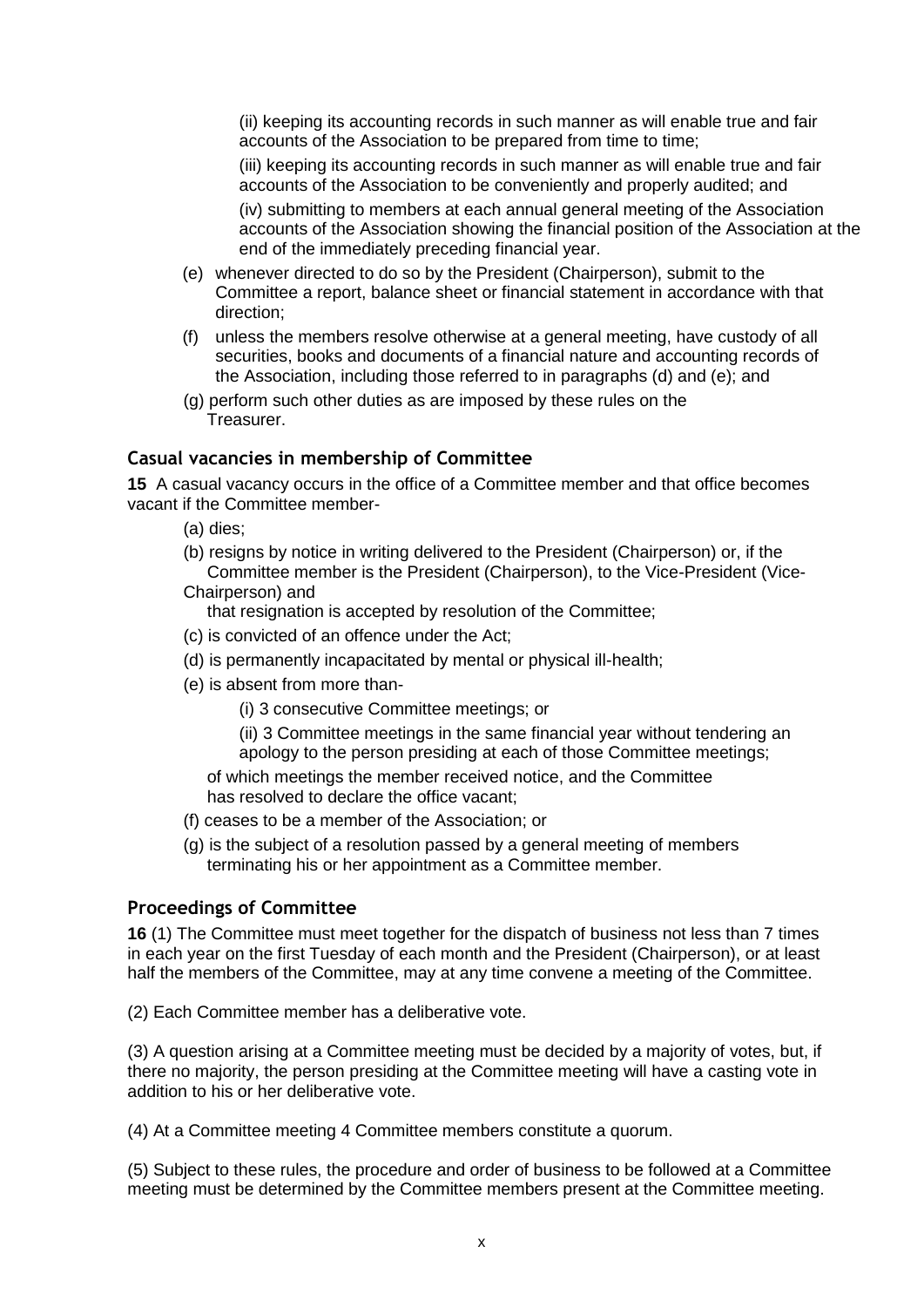(6) As required under sections 21 and 22 of the Act, a Committee member having any direct or indirect pecuniary interest in a contract, or proposed contract, made by, or in the contemplation of, the Committee (except if that pecuniary interest exists only by virtue of the fact that the member of the Committee is a member of a class of persons for whose benefit the Association is established), must-

- (a) as soon as he or she becomes aware of that interest, disclose the nature and extent of his or her interest to the Committee; and
- (b) not take part in any deliberations or decision of the Committee with respect to that contract.

(7) Sub-rule (6) (a) does not apply with respect to a pecuniary interest that exists only by virtue of the fact that the member of the Committee is an employee of the Association.

(8) The Secretary must cause every disclosure made under sub-rule (6) (a) by a member of the Committee to be recorded in the minutes of the meeting of the Committee at which it is made.

## **General meetings**

**17** (1) The Committee-

- (a) may at any time convene a special general meeting;
- (b) must convene annual general meetings within the time limits provided for the holding of such meetings by section 23 of the Act, that is, in every calendar year within 4 months after the end of the Association's financial year or such longer period as may in a particular case be allowed by the Commissioner, except for the first annual general meeting which may be held at any time within 18 months after incorporation; and
- (c) must, within 30 days of-

(i) receiving a request in writing to do so from not less than 3 members, convene a special general meeting for the purpose specified in that request; or

(ii) the Secretary receiving a notice under rule 9 (4), convene a general meeting to deal with the appeal to which that notice relates.

- (d) must, after receiving a notice under rule 5 (6), convene a general meeting, no later than the next annual general meeting, at which the appeal referred to in the notice will be dealt with. Failing that, the applicant is entitled to address the Association at that next annual general meeting in relation to the Committee"s rejection of his or her application and the Association at that meeting must confirm or set aside the decision of the Committee.
- (2) The members making a request referred to in sub-rule (1) (c) (i) must-
	- (a) state in that request the purpose for which the special general meeting concerned is required; and
	- (b) sign that request.
- (3) If a special general meeting is not convened within the relevant period of 30 days referred to-
	- (a) in sub-rule (1) (c) (i), the members who made the request concerned may themselves convene a special general meeting as if they were the Committee; or
	- (b) in sub-rule (1) (c) (ii), the member who gave the notice concerned may him or herself convene a special general meeting as if he or she were the Committee.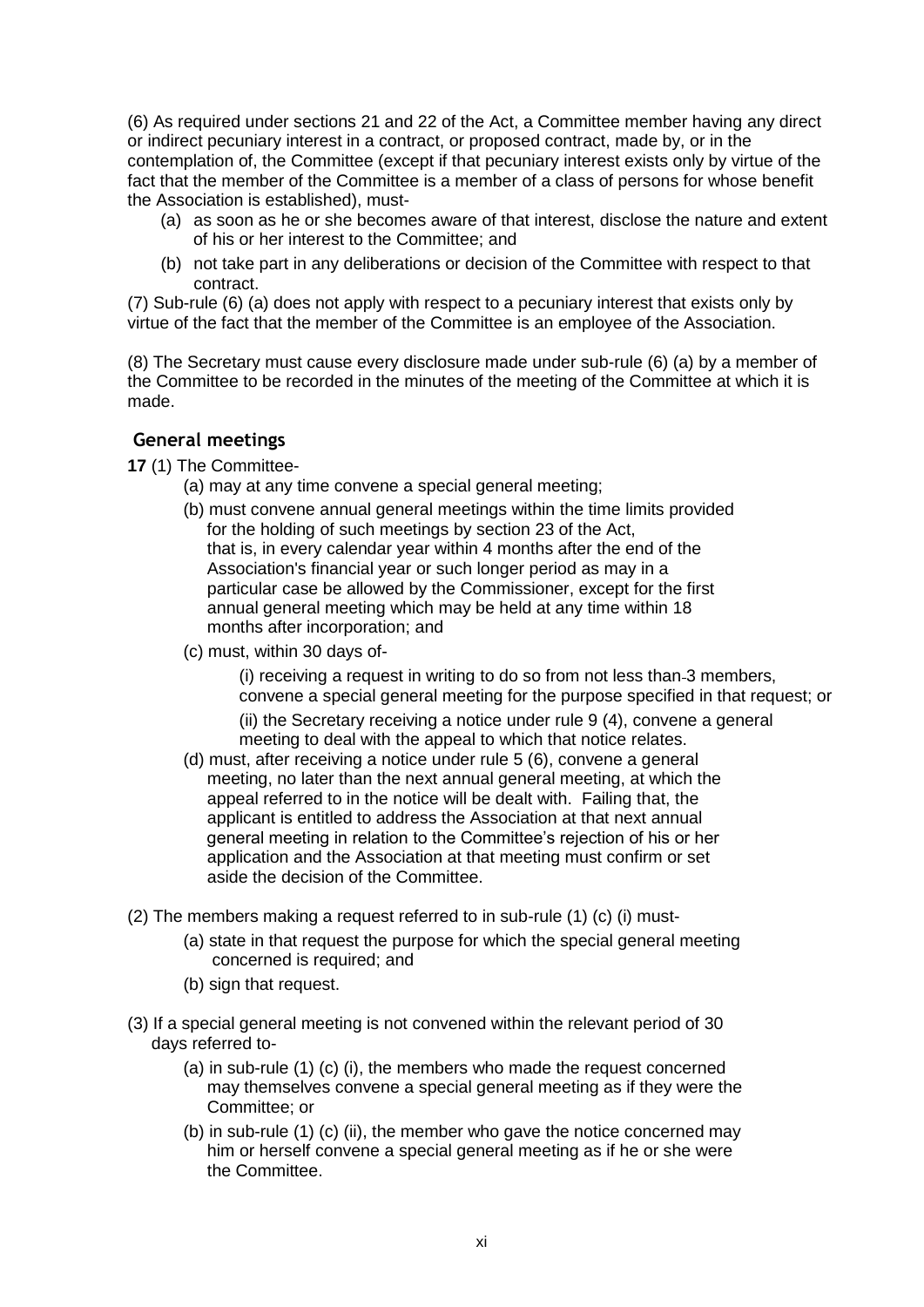(4) When a special general meeting is convened under sub-rule (3) (a) or (b) the Association must pay the reasonable expenses of convening and holding the special general meeting.

(5) Subject to sub-rule (7), the Secretary must give to all members not less than 14 days notice of a special general meeting and that notice must specify-

- (a) when and where the general meeting concerned is to be held; and
- (b) particulars of the business to be transacted at the general meeting concerned and of the order in which that business is to be transacted.

(6) Subject to sub-rule (7), the Secretary must give to all members not less than 21 days notice of an annual general meeting and that notice must specify-

- (a) when and where the annual general meeting is to be held;
- (b) the particulars and order in which business is to be transacted, as follows-
	- (i) first, the consideration of the accounts and reports of the Committee;

(ii) second, the election of Committee members to replace outgoing Committee members; and

(iii) third, any other business requiring consideration by the Association at the general meeting.

(7) A special resolution may be moved either at a special general meeting or at an annual general meeting, however the Secretary must give to all members not less than 21 days notice of the meeting at which a special resolution is to be proposed. In addition to those matters specified in sub-rule (5) or (6), as relevant, the notice must also include the resolution to be proposed and the intention to propose the resolution as a special resolution.

(8) The Secretary must give a notice under sub-rule (5), (6) or (7) by-

- (a) serving it on a member personally; or
- (b) sending it by post to a member at the address of the member appearing in the register of members kept and maintained under rule 6.

(9) When a notice is sent by post under sub-rule (8) (b), sending of the notice will be deemed to be properly effected if the notice is sufficiently addressed and posted to the member concerned by ordinary prepaid mail.

#### **Quorum and proceedings at general meetings**

**18** (1) At a general meeting 10 members present in person constitute a quorum.

(2) If within 30 minutes after the time specified for the holding of a general meeting in a notice given under rule 17 (5) or (6)-

- (a) as a result of a request or notice referred to in rule 17 (1) (c) or as a result of action taken under rule 17 (3) a quorum is not present, the general meeting lapses; or
- (b) otherwise than as a result of a request, notice or action referred to in paragraph (a), the general meeting stands adjourned to the same time on the same day in the following week and to the same venue.

(3) If within 30 minutes of the time appointed by sub-rule (2) (b) for the resumption of an adjourned general meeting a quorum is not present, the members who are present in person or by proxy may nevertheless proceed with the business of that general meeting as if a quorum were present.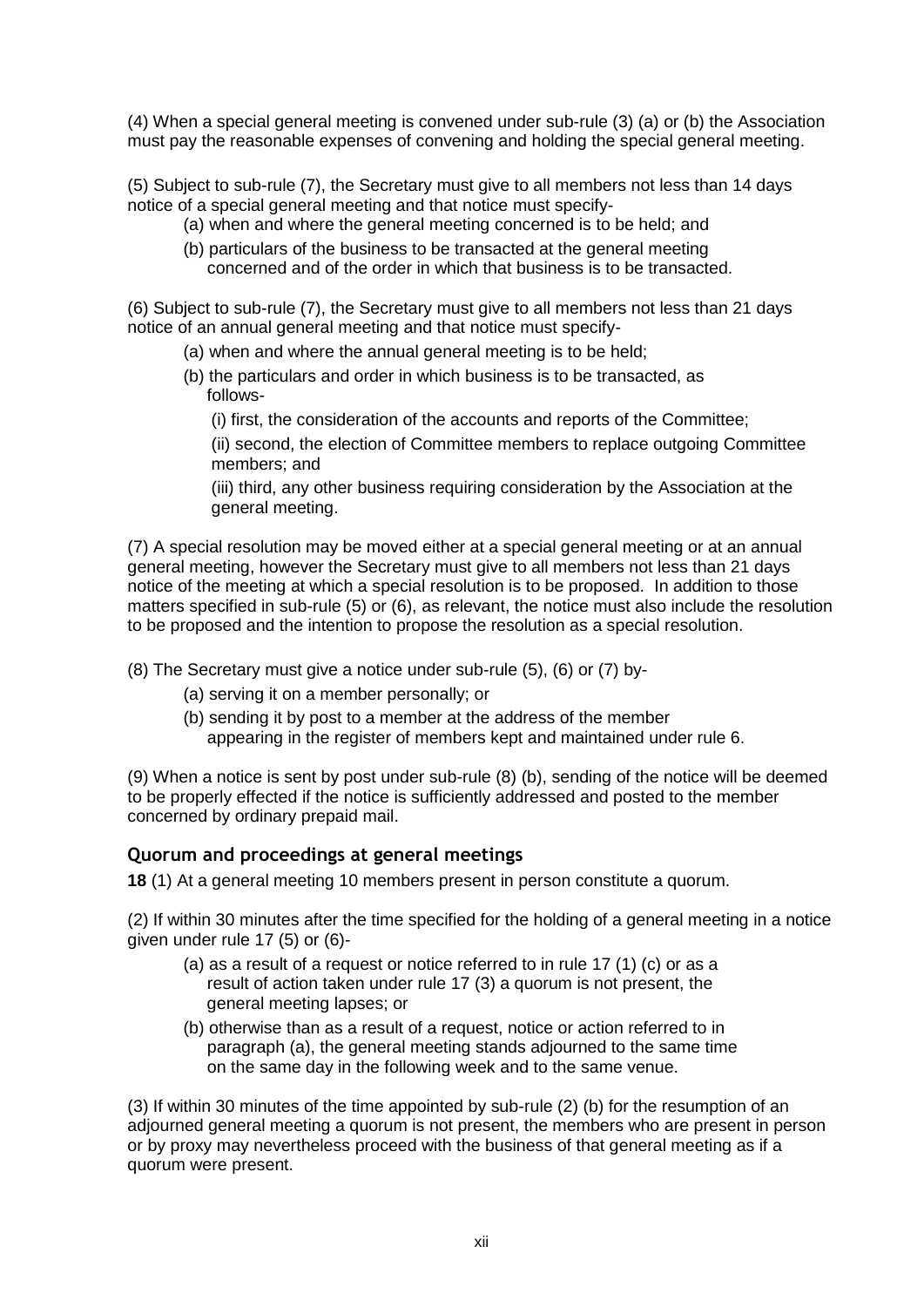(4) The President (Chairperson) may, with the consent of a general meeting at which a quorum is present, and must, if so directed by such a general meeting, adjourn that general meeting from time to time and from place to place.

(5) There must not be transacted at an adjourned general meeting any business other than business left unfinished or on the agenda at the time when the general meeting was adjourned.

(6) When a general meeting is adjourned for a period of 30 days or more, the Secretary must give notice under rule 17 of the adjourned general meeting as if that general meeting were a fresh general meeting.

(7) At a general meeting-

- (a) an ordinary resolution put to the vote will be decided by a majority of votes cast on a show of hands, subject to sub-rule (9); and
- (b) a special resolution put to the vote will be decided in accordance with section 24 of the Act as defined in rule 2, and, if a poll is demanded, in accordance with sub-rules (9) and (11).

(8) A declaration by the President (Chairperson) of a general meeting that a resolution has been passed as an ordinary resolution at the meeting will be evidence of that fact unless, during the general meeting at which the resolution is submitted, a poll is demanded in accordance with sub-rule (9).

(9) At a general meeting, a poll may be demanded by the President (Chairperson) or by three or more members present in person or by proxy and, if so demanded, must be taken in such manner as the President (Chairperson) directs.

(10) If a poll is demanded and taken under sub-rule (9) in respect of an ordinary resolution, a declaration by the President (Chairperson) of the result of the poll is evidence of the matter so declared.

(11) A poll demanded under sub-rule (9) must be taken immediately on that demand being made.

#### **Minutes of meetings of Association**

**19** (1) The Secretary must cause proper minutes of all proceedings of all general meetings and Committee meetings to be taken and then to be entered within 30 days after the holding of each general meeting or Committee meeting, as the case requires, in a minute book kept for that purpose.

(2) The President (Chairperson) must ensure that the minutes taken of a general meeting or Committee meeting under sub-rule (1) are checked and signed as correct by the President (Chairperson) of the general meeting or Committee meeting to which those minutes relate or by the President (Chairperson) of the next succeeding general meeting or Committee meeting, as the case requires.

(3) When minutes have been entered and signed as correct under this rule, they are, until the contrary is proved, evidence that-

- (a) the general meeting or Committee meeting to which they relate (in this sub-rule called "the meeting") was duly convened and held;
- (b) all proceedings recorded as having taken place at the meeting did in fact take place at the meeting; and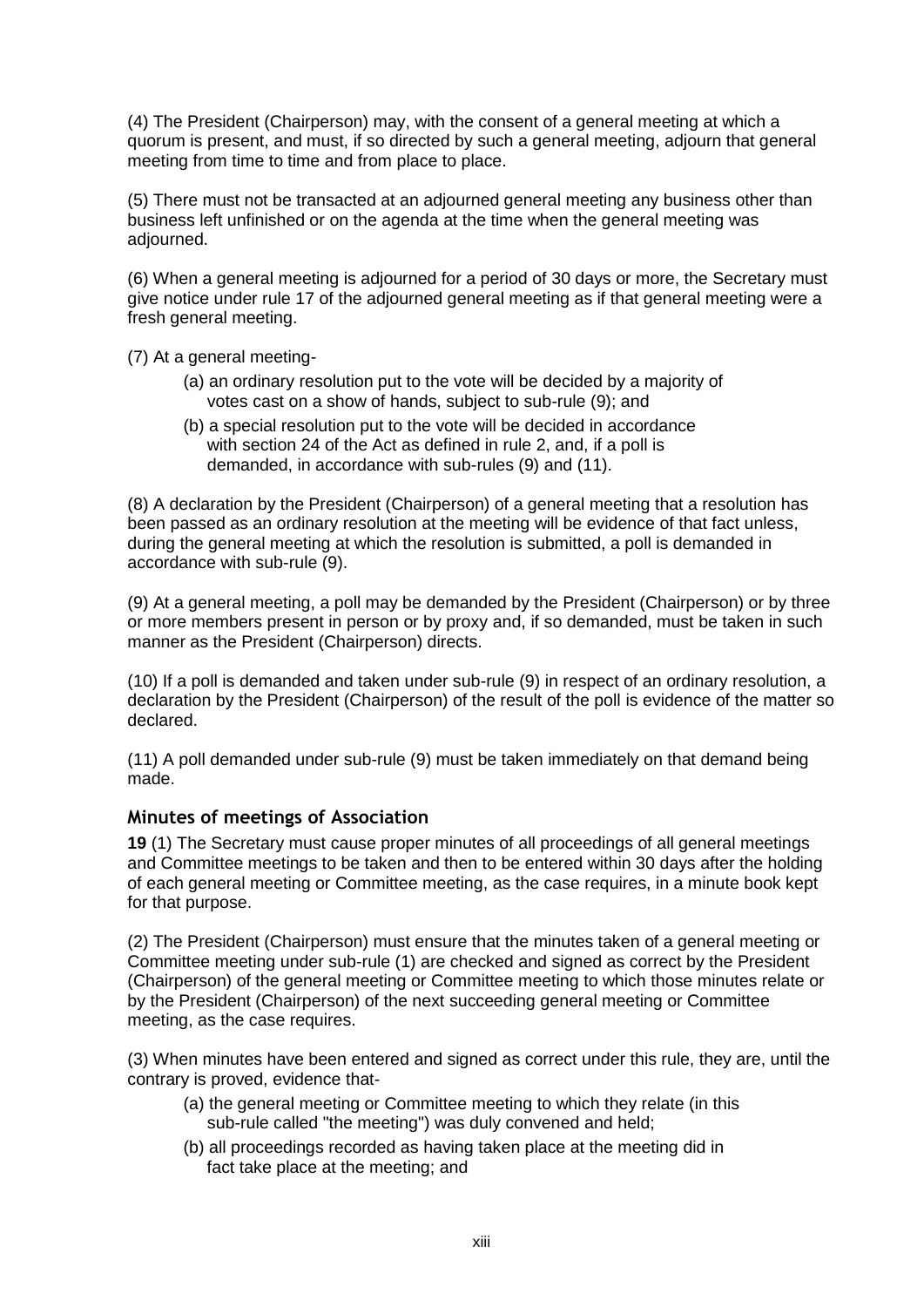(c) all appointments or elections purporting to have been made at the meeting have been validly made.

# **Voting rights of members of Association**

**20** (1) Subject to these rules, each member present in person or by proxy at a general meeting is entitled to a deliberative vote.

(2) A member which is a body corporate may appoint in writing a natural person, whether or not he or she is a member, to represent it at a particular general meeting or at all general meetings.

(3) An appointment made under sub-rule (2) must be made by a resolution of the board or other governing body of the body corporate concerned-

- (a) which resolution is authenticated under the common seal of that body corporate; and
- (b) a copy of which resolution is lodged with the Secretary.

(4) A person appointed under sub-rule (2) to represent a member which is a body corporate is deemed for all purposes to be a member until that appointment is revoked by the body corporate or, in the case of an appointment in respect of a particular general meeting, which appointment is not so revoked, the conclusion of that general meeting.

# **Proxies of members of Association**

**21** A member (in this rule called "the appointing member") may appoint in writing another member who is a natural person to be the proxy of the appointing member and to attend, and vote on behalf of the appointing member at, any general meeting.

# **Rules of Association**

**22** (1) The Association may alter or rescind these rules, or make rules additional to these rules, in accordance with the procedure set out in sections 18, 19 and 20 of the Act, which is as follows-

- (a) Subject to sub-rule (1) (d) and (1) (e), the Association may alter its rules by special resolution but not otherwise;
- (b) Within one month of the passing of a special resolution altering its rules, or such further time as the Commissioner may in a particular case allow (on written application by the Association), the Association must lodge with the Commissioner notice of the special resolution setting out particulars of the alteration together with a certificate given by a member of the Committee certifying that the resolution was duly passed as a special resolution and that the rules of the Association as so altered conform to the requirements of this Act;
- (c) An alteration of the rules of the Association does not take effect until sub-rule (1) (b) is complied with;
- (d) An alteration of the rules of the Association having effect to change the name of the association does not take effect until sub-rules (1) (a) to (1) (c) are complied with and the approval of the Commissioner is given to the change of name;
- (e) An alteration of the rules of the Association having effect to alter the objects or purposes of the association does not take effect until sub-rules (1) (a) to (1) (c) are complied with and the approval of the Commissioner is given to the alteration of the objects or purposes.

(2) These rules bind every member and the Association to the same extent as if every member and the Association had signed and sealed these rules and agreed to be bound by all their provisions.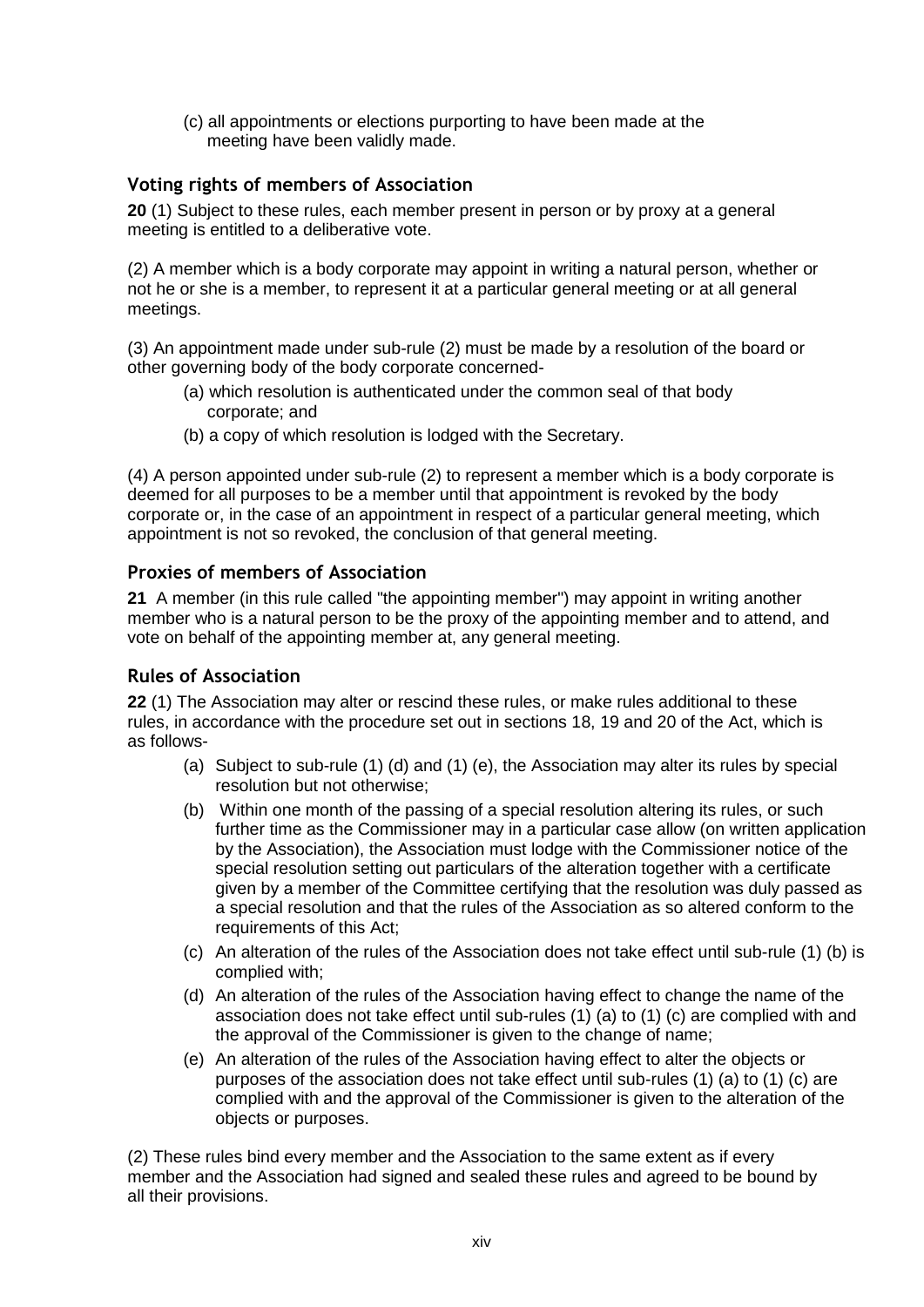# **Common seal of Association**

**23** (1) The Association must have a common seal on which its corporate name appears in legible characters.

(2) The common seal of the Association must not be used without the express authority of the Committee and every use of that common seal must be recorded in the minute book referred to in rule 19.

(3) The affixing of the common seal of the Association must be witnessed by any two of the President (Chairperson), the Secretary and the Treasurer.

(4) The common seal of the Association must be kept in the custody of the Secretary or of such other person as the Committee from time to time decides.

## **Inspection of records, etc. of Association**

**24** A member may at any reasonable time inspect without charge the books, documents, records and securities of the Association.

## **Disputes and mediation**

**25** (1) The grievance procedure set out in this rule applies to disputes under these rules between-

- (a) a member and another member; or
- (b) a member and the Association; or
- (c) if the Association provides services to non-members, those non-members who receive services from the Association, and the Association.

(2) The parties to the dispute must meet and discuss the matter in dispute, and, if possible, resolve the dispute within 14 days after the dispute comes to the attention of all of the parties.

(3) If the parties are unable to resolve the dispute at the meeting, or if a party fails to attend that meeting, then the parties must, within 10 days, hold a meeting in the presence of a mediator.

(4) The mediator must be-

- (a) a person chosen by agreement between the parties; or
- (b) in the absence of agreement-

(i) in the case of a dispute between a member and another member, a person appointed by the Committee of the Association;

(ii) in the case of a dispute between a member or relevant non-member (as defined by sub-rule (1) (c)) and the Association, a person who is a mediator appointed to, or employed with, a not for profit organisation.

- (5) A member of the Association can be a mediator.
- (6) The mediator cannot be a member who is a party to the dispute.
- (7) The parties to the dispute must, in good faith, attempt to settle the dispute by mediation.
- (8) The mediator, in conducting the mediation, must-
	- (a) give the partes to the mediation process every opportunity to be heard;
	- (b) allow due consideration by all parties of any written statement submitted by any party; and